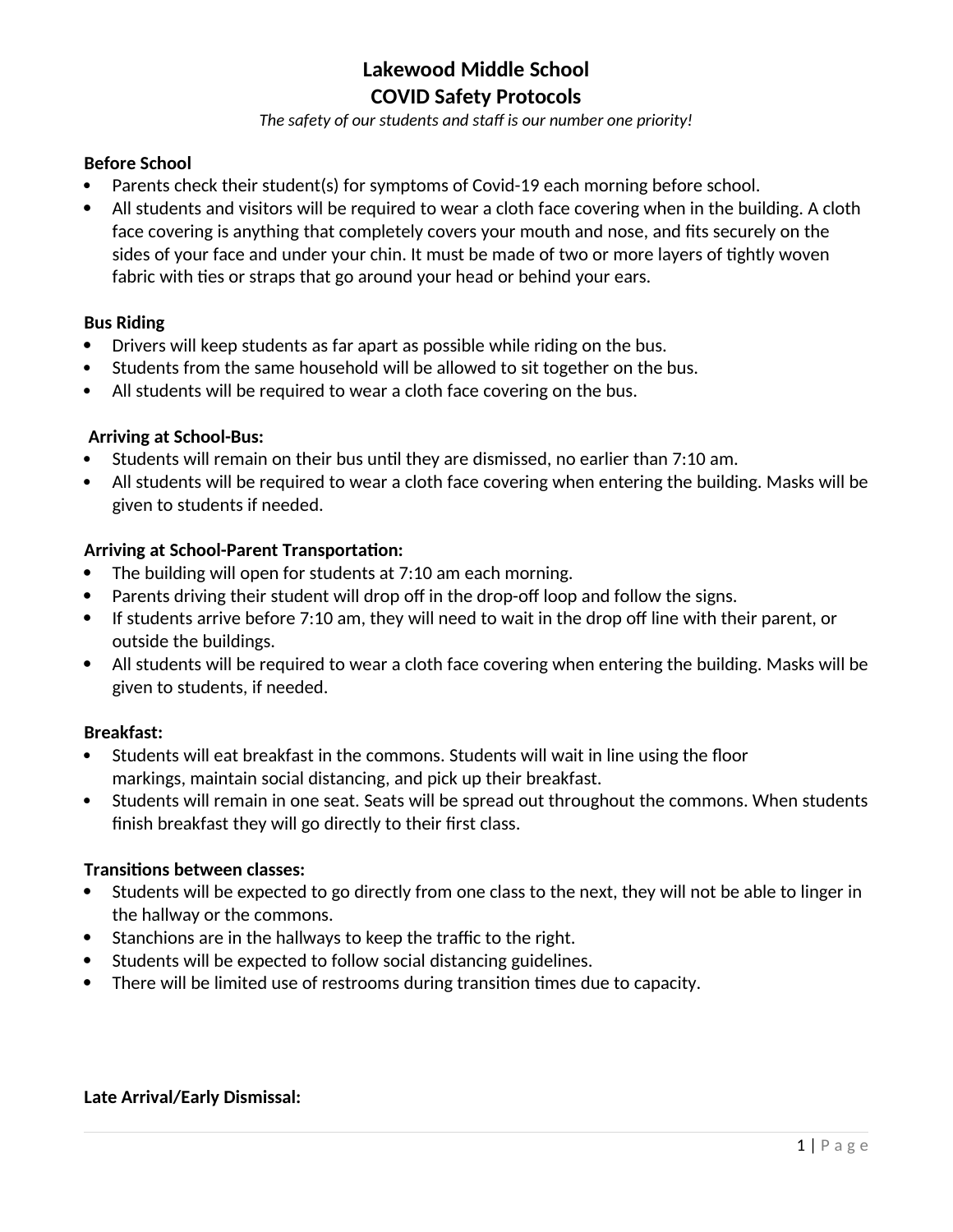*The safety of our students and staff is our number one priority!*

- Students arriving to campus after 7:30 am will check in at the main office.
- All parents/visitors must wear a cloth face covering on campus.
- Students that leave school early will be checked out by a parent or guardian through the office.

#### **In the Classroom:**

- Students will sit in their assigned seat each day. Teachers will maintain an updated classroom seating chart for contact tracing needs.
- Students will sign out to use the restroom, one student out at a time.
- All desks will be arranged to maintain the suggested 3 feet of social distancing, whenever possible.
- Books and other paper-based materials are not considered to be high risk for spreading the virus and will still be available for students in the classroom.
- Students will wash/sanitize their hands as they enter and exit the classroom.

#### **Lunch**

- Students will wash their hands/use hand sanitizer before eating. Hand sanitizer stations are located in classrooms and in the commons.
- Students will maintain social distancing, while waiting in line, to pick up their lunches. There is no charge for food again this year,
- All students will eat lunch in the commons.
- Students will self-select a seat at lunch, and will eat at that same seat daily. LMS staff will create a seating chart. LMS staff will have students switch seats periodically and new seating charts will be created.
- Students will remain in their seats when eating.
- Students will use restrooms following the same guidelines as transitions.
- Students can take their masks off while eating, then will put them back on when finished and masked students are allowed to turn and talk.
- Individual plans will be created for students who have food allergies under the direction of the school nurse.

#### **Drinking Water**

 All drinking fountains in our building will be unavailable, however, refilling stations will be available. Students are encouraged to bring a water bottle from home and will be allowed to fill them up at the filling stations.

#### **Using the Restroom**

- Teachers will monitor sending one student at a time to the restroom.
- Spots will be marked for students to wait, socially distanced, if all facilities are in use.
- Students are asked to wash their hands when they finish using the restroom and will also be asked to use hand sanitizer when they re-enter the classroom.

#### **Food and Drink in Classroom**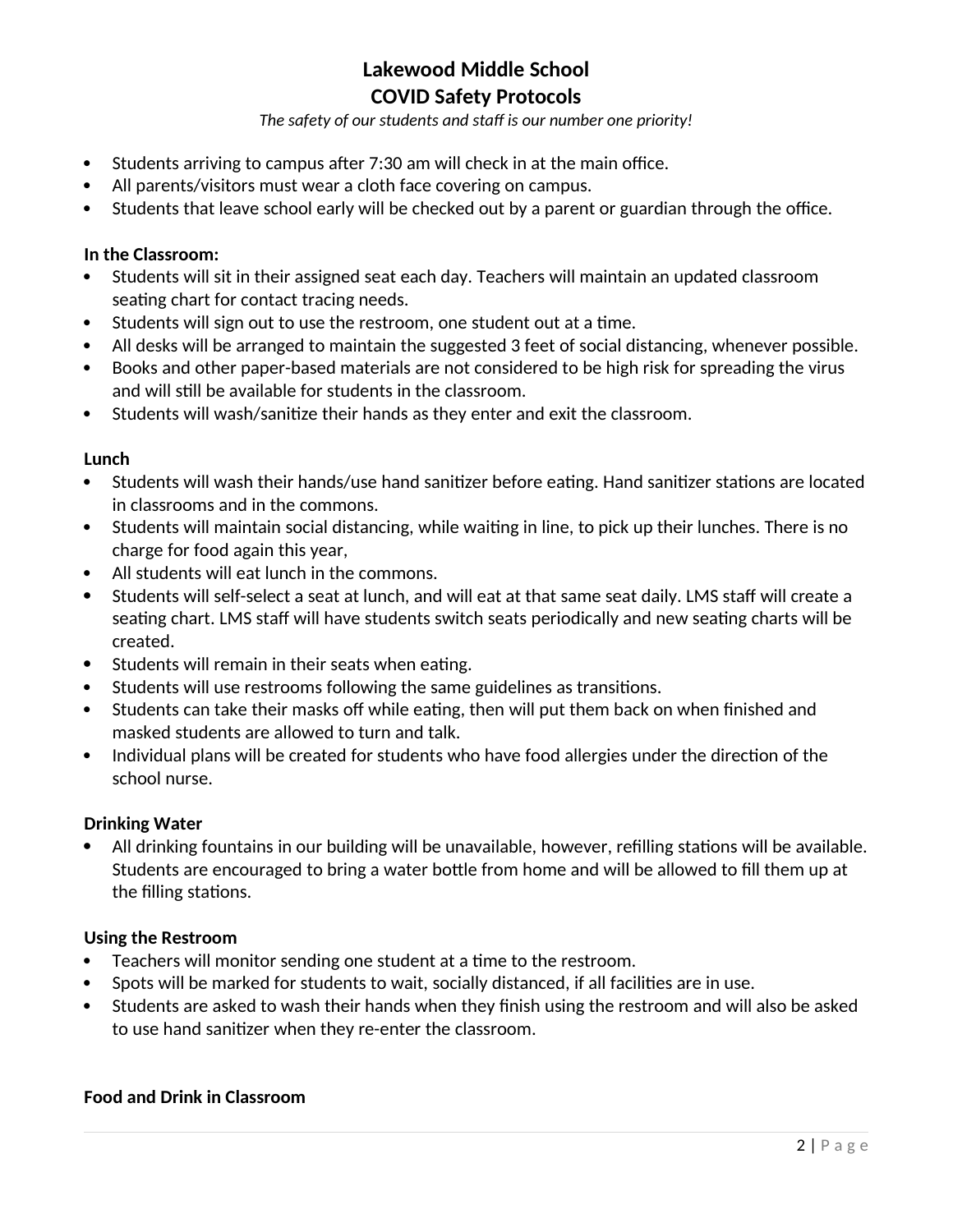*The safety of our students and staff is our number one priority!*

- Drinks with lids are allowed. Students will need to replace their cloth face coverings immediately after drinking.
- Food is not allowed in the classroom.

## **End of the Day-Bus riders:**

- Students will be released by teachers and will go directly from classrooms to buses at 2:10 pm. If buses are not available when students are dismissed, they will wait, socially distanced, until they board their bus.
- Students will sit in their assigned seats and social distancing will be enforced. Cloth face coverings will be worn by all students as well as the driver.

## **End of the Day-Parent pick up:**

- Students will go directly from their classrooms to pickup area in front of the school at 2:10 pm.
- If parents have not arrived when students are dismissed they will wait outside, socially distanced, until the parent arrives.

## **End of the Day-Extra-Curricular activities:**

 Students who have extra-curricular activities after school will be released by teacher at 2:10 pm and will go straight to their location. This includes athletics, clubs, activities, teacher support, or after school support.

## **What if a student becomes sick at school?**

- If a student starts to feel sick or if a teacher notices that a student shows symptoms of Covid during the school day, the teacher will contact the nurse.
- If the nurse deems it necessary, the student will be moved into the quarantine room and will follow up with teacher if needed.
- Parents will be notified and asked to come pick up their child immediately. The quarantine room is a place for the student to rest while they wait for their parent.

## **What if a student is struggling to wear their cloth face covering?**

- For the safety of all members of our learning community, cloth face covering must be worn at all times while at school, except when eating.
- We will work with students to help them understand the importance of wearing cloth face coverings, give them reminders to keep them on, and problem solve with them around when it is acceptable to take their cloth face covering down.
- If wearing a cloth face covering becomes an ongoing problem for a student, the same procedures will be followed as with other health and safety concerns in the classroom. Steps could include phone calls home, conversations between the student and the counselor or building administrator, and/or having the student move to a different location while practicing this expectation.
- If the problem persists, disciplinary consequences could be considered such as student pick up by parent.